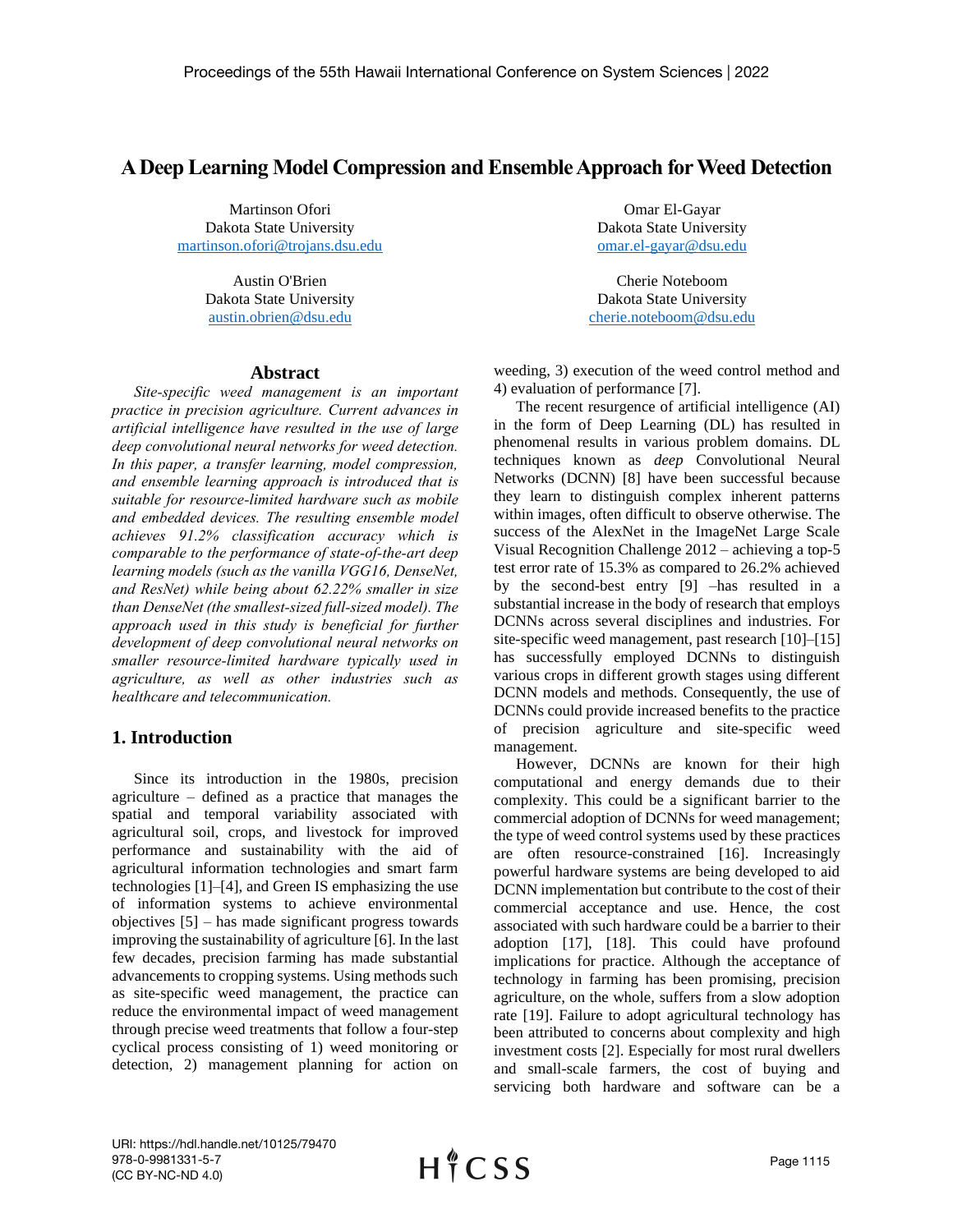significant challenge that leads to non-adoption [20], [21]. Sustainable technology adoption should not affect farm profitability and efficiency [22], [23]. As such, there is a persistent need to pursue definitive ways to maintain or lower costs associated with maintaining or replacing current systems with new technology.

Consequently, this study proposes an approach to reducing the complexity of DCNN models for increased efficiency in ground-based plant classification systems. To demonstrate the effectiveness, we have implemented this novel method using publicly available deep learning libraries and evaluated the proposed method using a plant seedling dataset. From a theoretical perspective, the research demonstrates the potential of leveraging transfer learning, model compression, and ensemble learning to reduce the complexity (and thus the resource demands) of the resultant model while still maintaining classification performance that is comparable to fullsize models. By reducing model complexity, the proposed method can also have implications for practice as it decreases the demands for computational resources and supporting technology infrastructure, thus contributing to the improved likelihood of adoption in resources-constrained environments such as precision agriculture.

### **2. Background and Related Work**

Despite the successes that demonstrate the potential of DL for site-specific weed management, the producers of precision farming equipment have left DCNN systems relatively underutilized. A criticism of DL and DCNN models is primarily their complexity resulting in the constant need for computing power which requires them to be run on high-end computers or graphical processing units – CPUs and GPUs [17]. An added disadvantage to this high computing power requirement is that it results in high power consumption to make predictions – which is ineffective for sustainable farming [17], [24]. Various literature reviews on the subject of agricultural information technology adoption for PA [23], [25], [26] have demonstrated that farmers are often concerned with their bottom-line, which makes the cost of technology a key issue when developing equipment. Lowenberg-DeBoer et al. [27], in their analysis of the economics of robots and automation, found that although switching from conventional mechanization to automated systems could have positive ripple effects on the whole farm, such a shift in on-farm mechanics will only gain traction if new systems can prove their cost-effectiveness. Similarly, Ofori and El-Gayar [28], in their survey of social media

posts, found that reducing the cost and complexity of agricultural information technologies could result in the uptake of technology and the adoption of precision agriculture. Hence, for commercial farm equipment producers (and ultimately farmers) to accept and adopt DL systems for precision agriculture, research that introduces less complex models to reduce the demand for computing resources is required.

Model compression solves this problem by compacting models by about 35-50x the size of the base model [29]. Model compression involves network pruning, quantization, and Huffman coding. Model pruning, which goes back to the 1990s [30], refers to the biologically inspired algorithms that emphasize further changes to existing models to retain only the bare minimum information needed to achieve comparative accuracy to their base model [31]–[33]. Pruning aims to reduce DCNN models by eliminating the redundancy and number of operations required for prediction. Further, quantization and weight sharing compress the pruned network by reducing the number of bits required to represent each weight, and Huffman coding ensures additional data compression.

Compressing a DCNN model leads to a decrease in the number and complexity computations, as well as the number of memory accesses for inference (the processing time for making a prediction) [34]–[36]. The compressed model is more energy- and resourceefficient due to its smaller size and faster inference speed [29]. Successfully fitting a compressed model on an embedded or mobile device and performing inference at the edge (without a need to transmit data to an intermediary server) has some additional advantages. For example, in most embedded systems where compressed models have been implemented, training is performed offline; and only inference is run on the embedded device. In this case, the compressed model preserves user privacy and reduces transmission cost [34], [35]. Further, the use of offline training (training) once and deploying to several devices) reduces the resource requirement of the model as compared to continuous training [37].

As demonstrated in Figure 1 from the work of Han et al. [29], all three compression techniques under the right conditions retain the prediction accuracy of the original model. Regardless, some studies have found that the pruning ratio affects the accuracy of the model [38], [39]. In effect, a slight reduction in accuracy is possible depending on the percentage of the model's trainable weights that are pruned [38]–[40].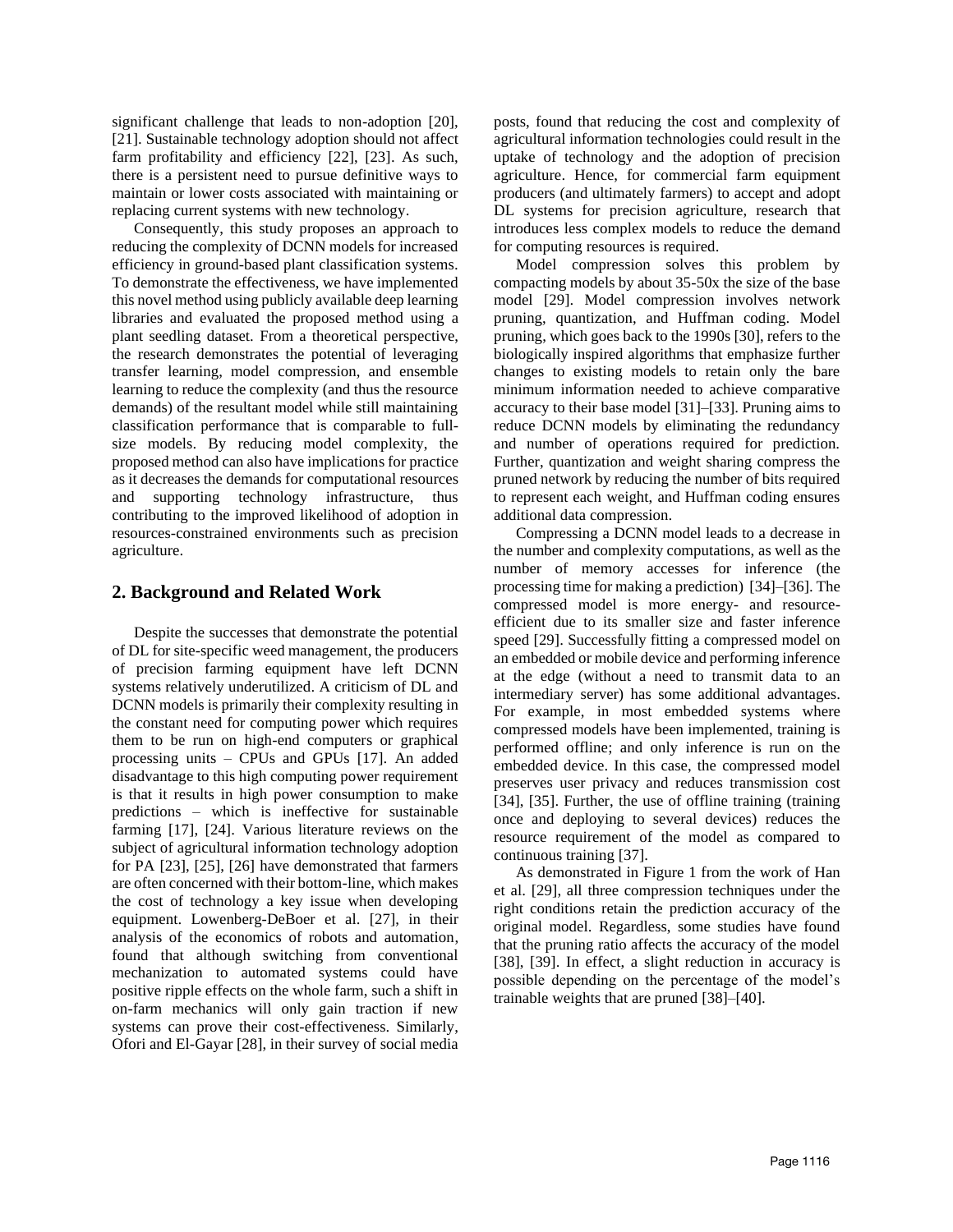

**Figure 1.** The three-stage model compression pipeline: pruning, quantization, and Huffman coding [29]

The current study makes the following contributions: theoretically, the study presents an approach that combines well-known DL techniques to reduce model complexity such that they require less expensive equipment to run without the performance degradation demonstrated in past studies; and practically, the proposed approach which solves some of the issues with DL at the edge could be employed in different contexts other than precision agriculture.

## **3. The Approach**

The current study presents an approach for reducing DL model complexity for resource-constrained environments. The ensuing section discusses the proposed approach further and contains additional details on how these techniques were employed.

### **3.1. Model Architectures**

As demonstrated in Figure 2, the models used in this research follow their architectural properties as well as performance in earlier research [41], [42]. A summary discussion on these models are presented below:

**Spatial Exploitation Based**. These kinds of networks take advantage of spatial filters to improve the performance of the network. The *VGG,* a popular DCNN network that replaced previous large filters with a smaller set of 3x3 filters and pushing depth to 16 and 19 layers, will be used [8]. The VGG won second place in the ImageNet Challenge 2014 classification track.

**Depth and Multi-Path Based**. The *ResNet* won the ImageNet 2015 challenge in image classification, detection, and localization, as well as the Winner of MS COCO 2015 detection, and segmentation uses both depth and multiple connections [43]. It is a very deep

network that learns the residual representation functions instead of learning the signal representations directly.

**Multi-Path Based**. To reduce the problem of performance degradation, gradient vanishing, or explosion problems, these networks connect one layer to another by skipping some intermediate layers while still allowing the flow of information across the layers through multiple paths or shortcut connections. The *DenseNet* connects each layer to every other layer in a feed-forward fashion such that feature maps of all preceding layers are used as input to subsequent ones [44].

#### **3.2. Transfer Learning**

DCNN models often require several samples of training data to perform well on a classification task. In effect, deep models rely on a linearly related amount of data. Due to the dearth of high-quality labeled data containing several samples of plant seedlings, transfer learning is employed as the first stage of training. During transfer learning, a base model was trained on the dataset by freezing the first several layers of the base model (consisting of generic features), and then retrained the remaining layers with randomly initialized weights using the target dataset (to acquire the targetspecific features) [45]. In this case, about a third of each model was frozen. Intuitively, this works because DL models have *generic* features near the input while the domain-*specific* features lie much deeper in the model [45]. This step serves to establish a benchmark for the expected performance of state-of-the-art models on this dataset.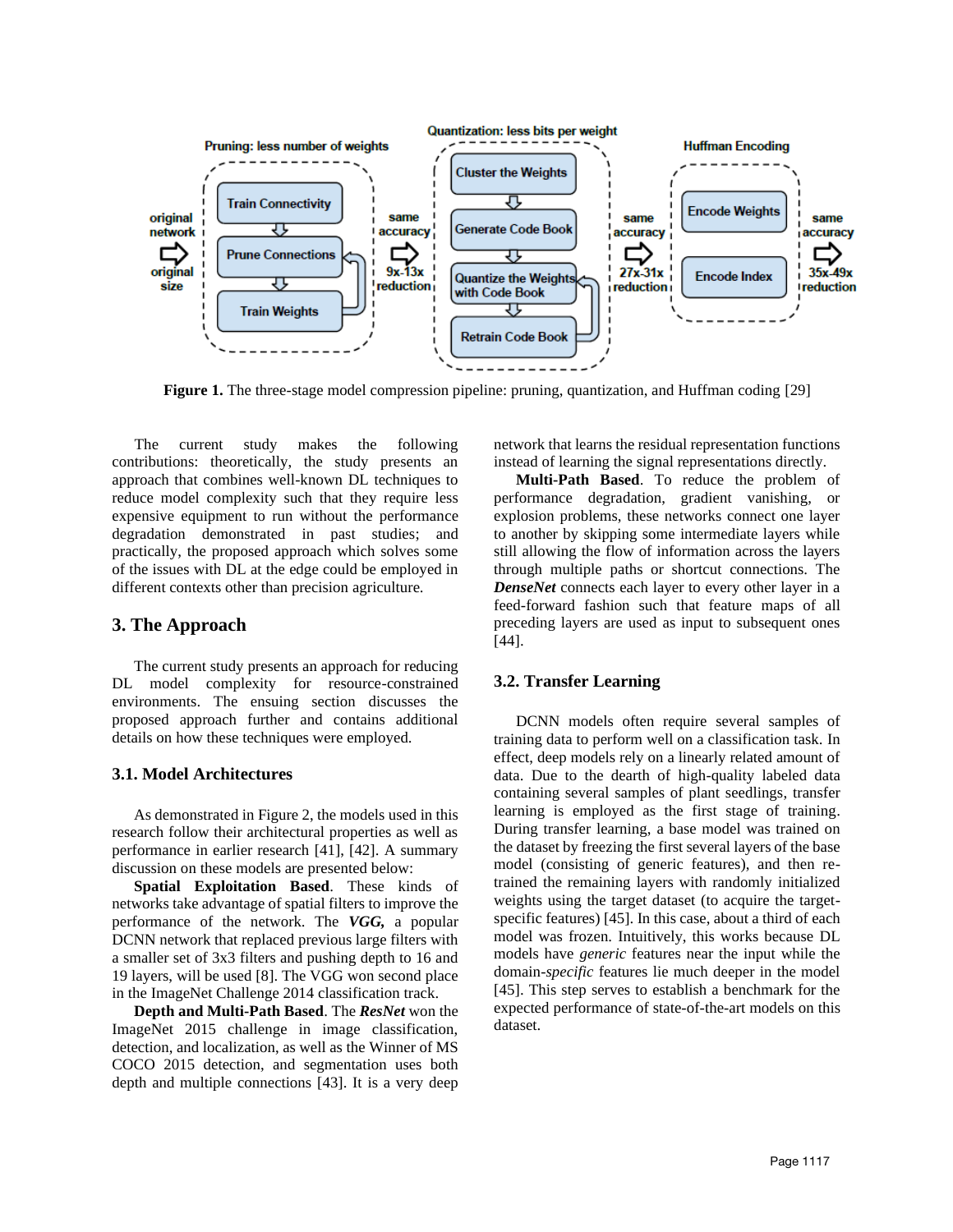

**Figure 2.** Comparing the classic VGG architecture (right) to a residual network (left) [43].

#### **3.3. Model Compression**

Even though DL techniques such as TL often decrease training time and/or increase classification accuracy, DCNN models are known to be overparametrized; hence, require significant computational resources. Due to the resource limitation of most precision agriculture systems, this study

followed the work of Zhu and Ghupta [33] to prune the model iteratively. This involved adding a binary mask variable, the same size, and shape as the layer's weight tensor, to determine which weights participated in the model training. This process was used to mask out unnecessary weights. In this study, model training was started at 50% sparsity with a target of 80% sparsity by the end of training. After pruning, the model weights, represented as a sparse row, were easier to compress. Following this, post-training quantization and Huffman's encoding to reduce CPU and hardware accelerator latency, processing, power, and model size were performed [46]. This was done by reducing the number of bits needed to store each weight and compressing the resulting model in a lossless format.

#### **3.4. Model Ensemble**

Model compression is known to result in some loss of accuracy in the model. This study posits that model ensemble could be a useful technique to obtain improved results over the single compressed models for predictions. Although several types of model ensembles exist, such as simple voting or equally averaging the model predictions, the current study used a weighted average of the model predictions based on their performance. The optimal weights of the models were obtained through the direct optimization process known as differential evolution [47] which finds the set of weights that deliver the highest performance gains.

## **4. Methods**

#### **4.1. Dataset**

Giselsson et al. [48] introduced the public image database for benchmarking plant seedling classification aimed at ground-based weeds or species spotting [\(https://vision.eng.au.dk/plant-seedlings-dataset/\)](https://vision.eng.au.dk/plant-seedlings-dataset/). The dataset is intended for researchers to perform object analysis, species recognition, or plant appearance analysis without the difficult and costly task of image acquisition, segmentation, and annotation. It consists of 5,539 images of approximately 960 unique plants belonging to 12 species at several growth stages. The plants were grown indoors in Styrofoam boxes and images were captured over 20 days. As overlapping plant leaves are minimal at the onset of plant growth, where most weed control such as broadcast spraying is undertaken, the images were captured in nonoverlapping mode. Also, to avoid errors that may occur in pixel-based segmentation algorithms, plants were grown in soil that is covered in small stones. Figure 3 demonstrates images from the dataset.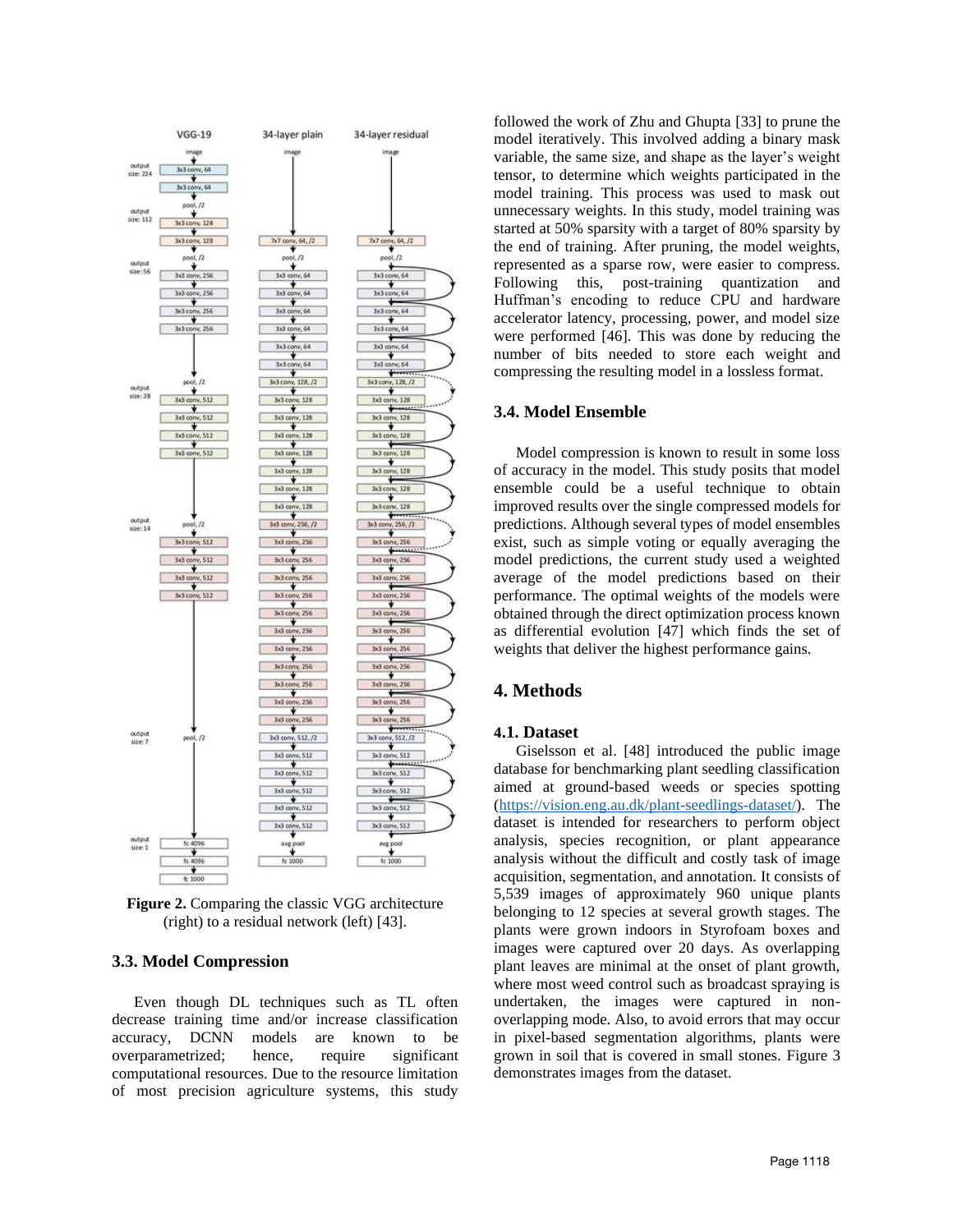#### **4.2. Data Preparation**

The following preprocessing techniques were applied:

**Image resizing**. All images were resized to 200x200 pixels to ensure the same aspect ratio.

**Normalization of pixel values**. This was done to ensure that all the pixels had similar data distribution. Pixel normalization aids the convergence of neural networks.

**Data augmentation**. Since plants do not grow in a single orientation and images could be captured from different angles, image augmentation was performed using horizontal and vertical flips, random rotations of up to 45 degrees, and zooms of up to 10 percent of the original image height and width.

#### **4.3. Evaluation**

The dataset was divided into two sets: 90% for training and 10% for tests. During training, a k-fold cross-validation approach was used where the training dataset *D*, was randomly divided into *k* number of mutually exclusive folds (subsets): *S1, S2, S3,…, Sk*. The

model was trained *k* number of times where *k-1* subsets are used in training and each *k* was used as a validation set iteratively. In this study,  $k=5$  representing 5-fold cross-validation over 5 repetitions was performed. Model accuracy and size were then evaluated.

#### **4.4. Technical Implementation**

The experimentation carried out in this study was conducted using the Python programming language and libraries such as the TensorFlow and the Keras highlevel API [49], [50].

The development environment was set up on the Google Colab Pro cloud, which assigns virtual machines equipped with either a Tesla T4 (5.5 Teraflops Single-Precision Performance and 8GB GPU Memory) or P100 GPU (4.7 Teraflops Double-Precision Performance and 16GB GPU Memory) for model training. Both GPUs employ an NVIDIA Pascal Architecture. Models were trained for 20 epochs with mini-batch sizes of 32 image instances. The initial learning rate was set at 0.0001 and decreased by a factor of 0.5 after every 3 epochs where the validation accuracy did not improve.



**Figure 3.** The plant seedling dataset.

# **5. Results**

This section reports the results of the experiments conducted to compress DCNN models while maintaining accuracy on the plant seedling dataset through a novel combination of transfer learning; model compression; and weighted average model ensemble. Table 1 below summarizes the results.

The results presented in Table1 depict the performance of the DCNN models in 3 stages: a) transfer learning with an approximate third of the network frozen, b) the iteratively pruned network, and c) an ensemble of the pruned networks with weights applied through optimization.

#### **5.1. Model Accuracy**

In the first stage where the vanilla versions of the state-of-the-art models were fine-tuned by training with TL, the models delivered a consistent performance baseline that averaged 91.5%±0.1. The DenseNet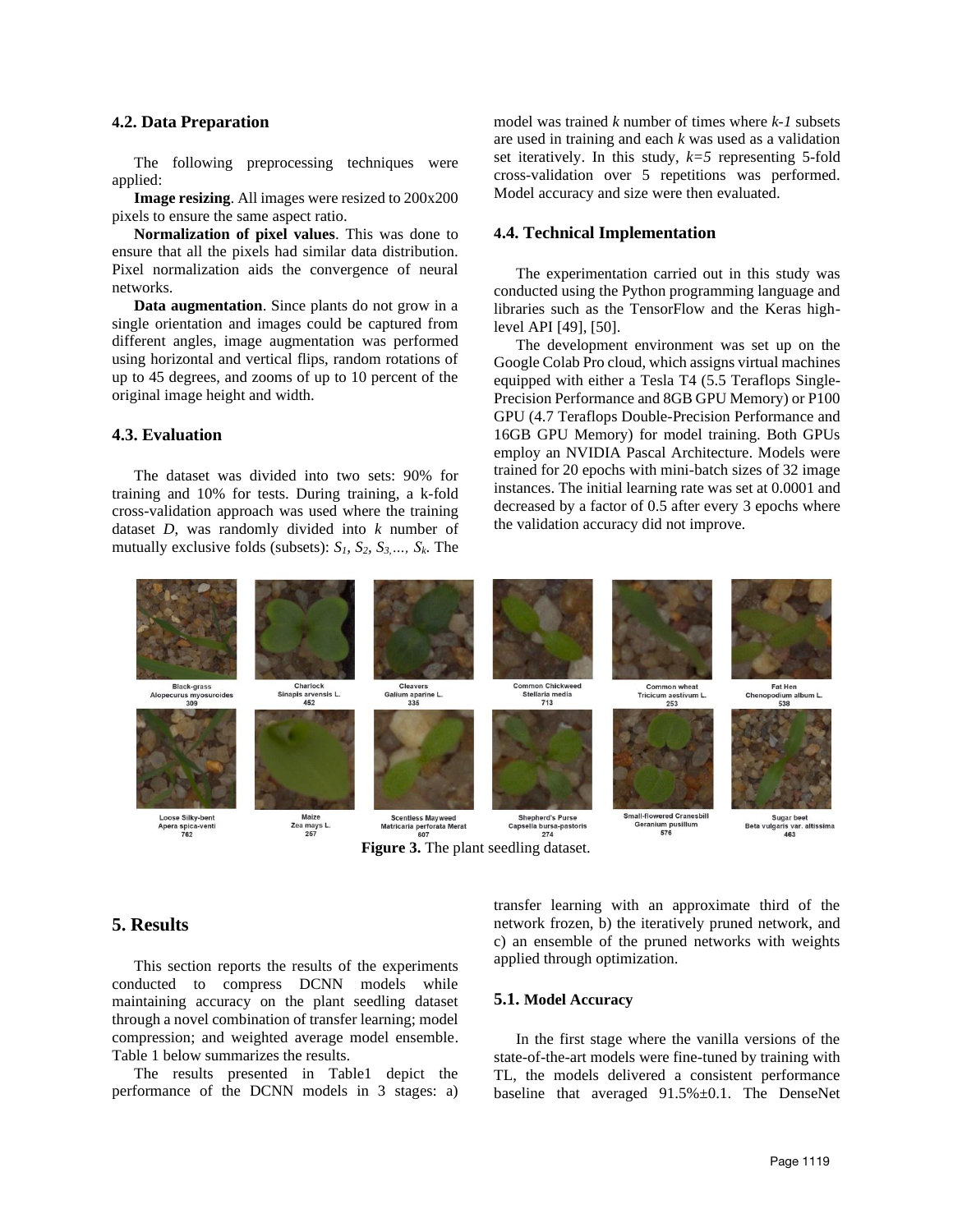delivered the best performance with an average of 92.53% $\pm$ 0.1, followed by the VGG at 91.84% $\pm$ 0.1, and then the ResNet at 90.31%±0.4. This result was comparable to earlier research on this dataset albeit without the use of data augmentation [42].

Pruning the models over 20 epochs resulted in about a 6% average degradation of the prediction accuracies at 85.1%±0.08. In a similar fashion to the full-sized models, the best results were realized by the DenseNet at  $86.02\% \pm 0.1$ , then the VGG with  $84.71\% \pm 0.2$ , and last the ResNet at  $84.52\% \pm 0.3$ .

When the models were then ensembled for prediction, using a simple average where each model contributed equal weights to the prediction result improved accuracy by a factor of 5% to  $90.1\% \pm 0.2$ . This result was further improved by using an optimization process to find the best combination of model weights. Thus, increasing the prediction accuracy to  $91.2\% \pm 0.2$ , a 6% increase as compared to the average result of the compressed models without ensemble. Overall, the ensemble method resulted in a better performance than the full-sized ResNet model and a slightly lower result compared to the other full-sized models: VGG (-0.6%) and DenseNet (1.3%).

#### **5.2. Model Compression**

The raw model sizes of the vanilla models trained on the plant seedlings were recorded at 371.07MB for the ResNet, 105.09MB for the VGG, and 45.48MB for the DenseNet.

By iteratively pruning the model weights during training, the models were reduced to an average of  $20\% \pm 4.75$  of the original sizes – ResNet decreased to 67.65MB, VGG16 to 16.76MB, and the DenseNet to 11.4MB. Further, post-training quantization and compression resulted in models that were on average  $5\% \pm 1.62$  of the original model sizes.

Thus, an ensemble of all three models will still reflect as a simple sum of the three models at 95.81MB when pruned and 28.97MB after compression, which is about 62.22% lower than the size of the DenseNet (the smallest-sized model).

**Table 1.** Results of experiments

| Model                                              | Accuracy         | Size*    | <b>Compressed</b> | $Size^*$ : $Pe^*$    | $Size^*$ : $P+O+H^a$ |
|----------------------------------------------------|------------------|----------|-------------------|----------------------|----------------------|
|                                                    |                  |          | Accuracy          |                      |                      |
| <b>VGG16</b>                                       | $0.918 \pm 0.01$ | 105.0908 | $0.847+0.02$      | 16.7565              | 4.8554               |
| DenseNet121                                        | $0.925 \pm 0.01$ | 45.4808  | $0.860+0.01$      | 11.4070              | 3.5403               |
| ResNet152V2                                        | $0.903+0.04$     | 371.0736 | $0.845 + 0.03$    | 67.6545              | 20.5780              |
| <b>Simple Average of Compressed Models</b>         |                  |          | $0.901 + 0.02$    | 95.8180 <sup>^</sup> | 28.9737              |
| Weighted Average of Compressed Models <sup>b</sup> |                  |          | $0.912 \pm 0.02$  |                      |                      |

**\*** Size in megabytes

**^** Calculated as sum of the model sizes

 $a$  P = Pruning; Q = Quantization, H = Huffman's encoding

**<sup>b</sup>**Weights applied by optimization process = VGG16: 0.386; DenseNet: 0.358; ResNet: 0.256





**Figure 4.** Model accuracies per each fold. **Figure 5.** Model sizes comparison before and after pruning and compression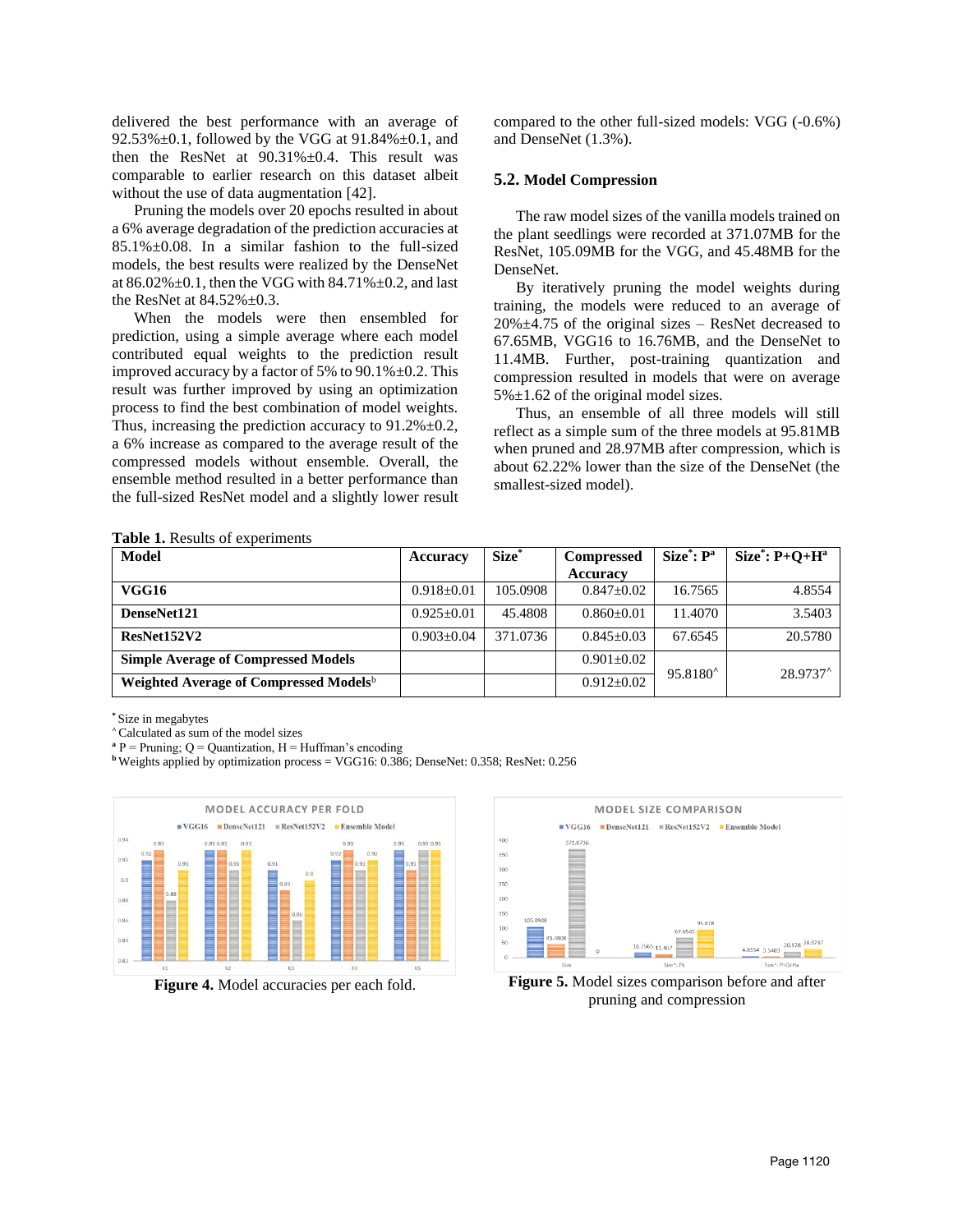# **6. Discussion**

The race for better chemical agents with higher biodegradability and lower environmental persistence continues unabated. This study complements prior research and ensures further digital transformation that leverages new technology capabilities to ensure sustainable development. For instance, computer vision equipment used for weed and pest management should be able to capture images and distinguish between food crops and weeds quickly and efficiently, especially at the onset of plant growth, where lax weed control could result in up to 100% yield loss. As such, and given the success of DCNNs, ensuring their applicability to farming scenarios will represent a huge milestone for Precision Agriculture and Green IS. However, the drawback of DL and other machine learning tasks is in their requirement for huge amounts of data for training which has a direct impact on both energy consumption and computing power of the infrastructure involved.

In this study, several existing DL techniques are combined in an approach that can ensure sustainability in the face of resource-constrained precision farming hardware. Each technique – transfer learning; model compression; and ensemble learning – delivers benefits that can enhance and underpin the generalizability of DL to precision agriculture systems. Transfer learning, where a model trained on one task can be ported to another task, offers opportunities for reducing overfitting and ensuring robust results in the face of limited training data [51]. Model compression offers additional benefits for reducing the size of the DL models, which means an equivalent reduction in both energy consumption and inference time [33]. Last, ensemble learning improves classification performance by combining several architecturally different models into a single prediction. As demonstrated in the current study, the proposed approach resulted in a considerable reduction in the model sizes while keeping prediction accuracies comparable to the full-sized state-of-the-art models.

In the first stage of the proposed approach, stateof-the-art models with pre-trained weights were trained on the plant seedling dataset. The result of this baseline (average 91.5% prediction accuracy) was comparable to the earlier result of prior studies that employed the same dataset [42], [51]–[53]. Further, the literature points to a relationship between model accuracy and model compression such that pruning models could result in decreased accuracy [38], [39]. This was seen in the current study as compressing the models to 80% sparsity resulted in about a 6% decrease in the accuracy of predictions. Fountsop et al.

[38] demonstrated similar results in their study where the highest accuracy achieved by a VGG16 model (trained over 100 epochs on the plant seedling dataset at 90% pruning ratio and post-training quantization applied) was 89.84%. An ensemble approach using weighted model averages was introduced in the current study to resolve this drop in prediction accuracy. This approach which combined a hybrid ensemble DL technique with model compression to compensate for the performance degradation resulted in increased performance (average 91.2% prediction accuracy) comparable to state-of-the-art DCNN models at a fraction of the size.

In summary, as demonstrated by past research [33]–[35], [54], model compression reduces the complexity and resource demands of the DCNN models to allow for faster real-time inference. The approach presented in this study reduced the complexity of DCNN models and presented benchmarks to demonstrate 1) the reduction in model size by pruning out unused weights and 2) accuracy retention through ensemble learning. This approach will be beneficial to ground-based weed detection systems and contribute to minimizing the environmental footprint of agricultural technology while maximizing production efficiency. Although the context for the research is limited to use cases in precision agriculture and green information systems, this proposed method could be applied to similar computer vision tasks in resource-constrained environments commonly encountered in other industries such as healthcare and telecommunication.

# **7. Conclusion and Future Research**

This study proposes a DCNN approach for plant seedling classification and weed detection using a set of techniques for reducing the hardware requirements of resource-constrained systems while keeping accuracy at par with full-sized state-of-the-art DCNNs. The approach employed three stages to devise a sparse network: transfer learning, model compression via pruning, quantization, and Huffman's encoding; and weighted average model ensemble to determine the appropriate combination of model weights that deliver the best accuracy.

Transfer learning over 20 epochs using three stateof-the-art models – VGG, DenseNet, and ResNet – demonstrated a performance baseline of 91.5%, with the smallest model size being the DenseNet at 45.48MB. Although model compression resulted in models that were up to 5% of the original sizes, this also resulted in a 6% loss in accuracy over the same training regime. Thus, model ensemble using an optimization technique to find the best weighted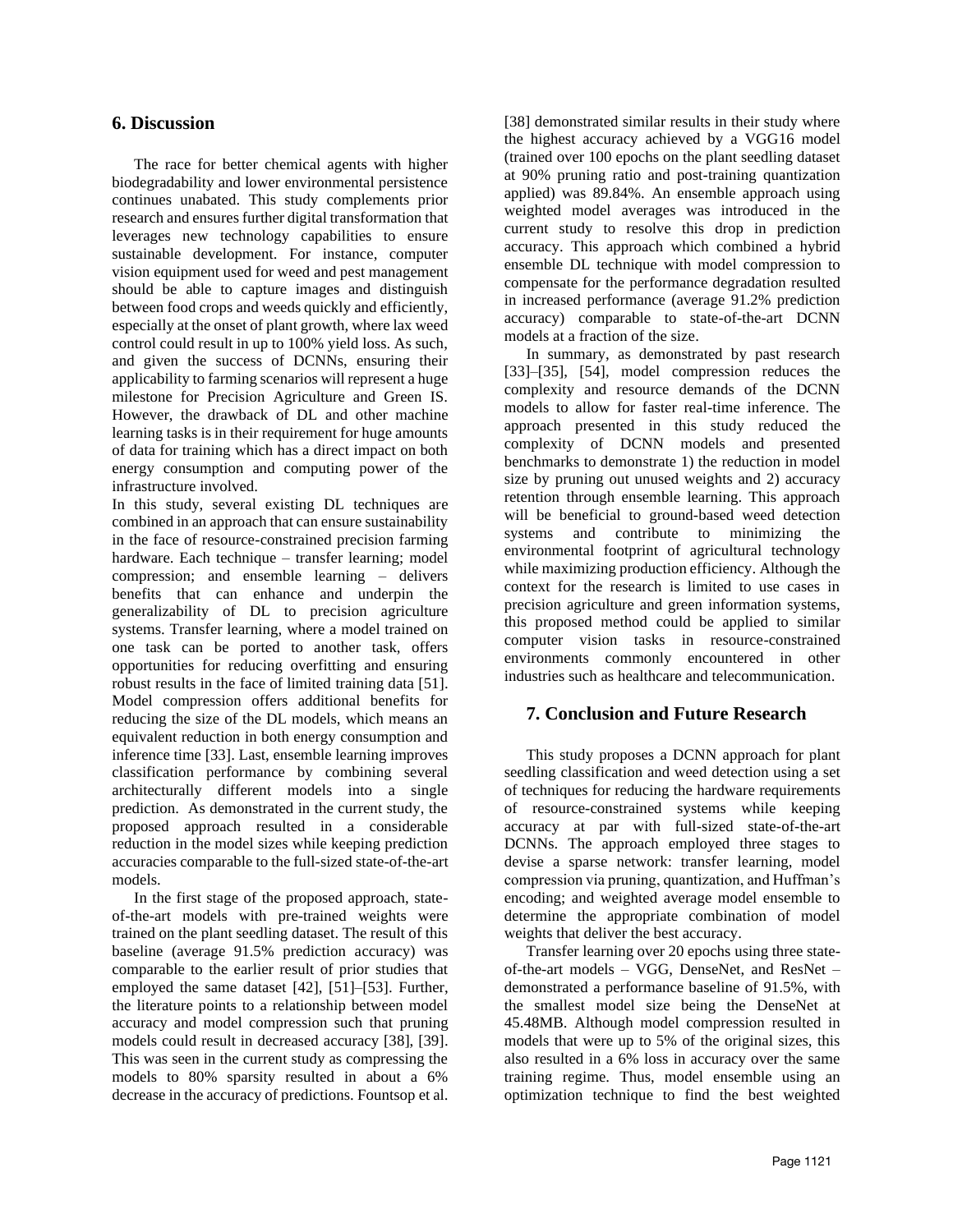average combination was introduced to counteract this effect. The ensemble approach achieved an average accuracy of 91.2%.

Theoretically, the approach proposed by the current study demonstrates that combining transfer learning and ensemble learning can resolve the performance degradation associated with model compression. Practically, this approach could be beneficial for further development of DCNNs for inference on the edge in agriculture, as well as other industries such as healthcare and telecommunication.

The limitations of the study that warrant further analysis include additional investigation with other datasets, training over longer time periods using different optimizers for the DCNNs, and exploring other ensemble approaches such as model stacking. The approach presented in the current study is meant to steer the conversation from the drawbacks of DL (such as the need for large amounts of data, longer training times, and expensive computers) to inference implemented directly on cheaper embedded and mobile devices. The lifetime cost/energy savings of employing this approach has not been measured and could warrant additional investigation.

### **8. References**

- [1] A. T. Balafoutis *et al.*, "Smart Farming Technologies Description, Taxonomy and Economic Impact," in *Precision Agriculture: Technology and Economic Perspectives*, S. M. Pedersen and K. M. Lind, Eds. Cham: Springer International Publishing, 2017, pp. 21– 77. doi: 10.1007/978-3-319-68715-5\_2.
- [2] M. Kernecker, A. Knierim, A. Wurbs, T. Kraus, and F. Borges, "Experience versus expectation: farmers' perceptions of smart farming technologies for cropping systems across Europe," *Precis. Agric.*, vol. 21, pp. 34– 50, 2020, doi: 10.1007/s11119-019-09651-z.
- [3] Y. Wang, L. Jin, and H. Mao, "Farmer Cooperatives' Intention to Adopt Agricultural Information Technology—Mediating Effects of Attitude," *Inf. Syst. Front.*, vol. 21, 2019, doi: 10.1007/s10796-019-09909 x.
- [4] S. Wolfert, D. Goense, and C. A. G. Sorensen, "A Future Internet Collaboration Platform for Safe and Healthy Food from Farm to Fork," in *2014 Annual SRII Global Conference*, San Jose, CA, USA, Apr. 2014, pp. 266–273. doi: 10.1109/SRII.2014.47.
- [5] J. Dedrick, "Green IS: Concepts and Issues for Information Systems Research," *Commun. Assoc. Inf. Syst.*, vol. 27, no. 1, Aug. 2010, doi: 10.17705/1CAIS.02711.
- [6] P. C. Robert, "Precision agriculture: a challenge for crop nutrition management," in *Progress in Plant Nutrition: Plenary Lectures of the XIV International Plant Nutrition Colloquium: Food security and sustainability of agro-ecosystems through basic and applied research*, W. J. Horst, A. Bürkert, N. Claassen,

H. Flessa, W. B. Frommer, H. Goldbach, W. Merbach, H.-W. Olfs, V. Römheld, B. Sattelmacher, U. Schmidhalter, M. K. Schenk, and N. v. Wirén, Eds. Dordrecht: Springer Netherlands, 2002, pp. 143–149. doi: 10.1007/978-94-017-2789-1\_11.

- [7] F. López-Granados, "Weed detection for site-specific weed management: Mapping and real-time approaches," *Weed Res.*, vol. 51, pp. 1–11, 2011, doi: 10.1111/j.1365-3180.2010.00829.x.
- [8] K. Simonyan and A. Zisserman, "Very Deep Convolutional Networks for Large-Scale Image Recognition," *ArXiv14091556 Cs*, Sep. 2014, Accessed: Sep. 11, 2019. [Online]. Available: http://arxiv.org/abs/1409.1556
- [9] A. Krizhevsky, I. Sutskever, and G. E. Hinton, "ImageNet Classification with Deep Convolutional Neural Networks," in *Advances in Neural Information Processing Systems 25*, F. Pereira, C. J. C. Burges, L. Bottou, and K. Q. Weinberger, Eds. Curran Associates, Inc., 2012, pp. 1097–1105. [Online]. Available: http://papers.nips.cc/paper/4824-imagenetclassification-with-deep-convolutional-neuralnetworks.pdf
- [10] M. Dyrmann, H. Karstoft, and H. S. Midtiby, "Plant species classification using deep convolutional neural network," *Biosyst. Eng.*, vol. 151, pp. 72–80, Nov. 2016, doi: 10.1016/j.biosystemseng.2016.08.024.
- [11] A. Milioto, P. Lottes, and C. Stachniss, "Real-Time Blob-Wise Sugar Beets Vs Weeds Classification for Monitoring Fields Using Convolutional Neural Networks," *ISPRS Ann. Photogramm. Remote Sens. Spat. Inf. Sci.*, vol. IV-2/W3, pp. 41–48, Aug. 2017, doi: 10.5194/isprs-annals-IV-2-W3-41-2017.
- [12] X. E. Pantazi, A. A. Tamouridou, T. K. Alexandridis, A. L. Lagopodi, J. Kashefi, and D. Moshou, "Evaluation of hierarchical self-organising maps for weed mapping using UAS multispectral imagery," *Comput. Electron. Agric.*, vol. 139, pp. 224–230, Jun. 2017, doi: 10.1016/j.compag.2017.05.026.
- [13] R. A. Sørensen, J. Rasmussen, J. Nielsen, and R. N. Jørgensen, "Thistle detection using convolutional neural networks," *2017 Efita Wcca Congr. - Eur. Conf. Dedic. Future Use Ict*, pp. 161–162, 2017.
- [14] W. Xinshao and C. Cheng, "Weed seeds classification based on PCANet deep learning baseline," in *2015 Asia-Pacific Signal and Information Processing Association Annual Summit and Conference (APSIPA)*, Hong Kong, Dec. 2015, pp. 408–415. doi: 10.1109/APSIPA.2015.7415304.
- [15] B. A. M. Ashqar, B. S. Abu-Nasser, and S. S. Abu-Naser, "Plant Seedlings Classification Using Deep Learning," vol. 3, no. 1, p. 8, 2019.
- [16] B. Steward, J. Gai, and L. Tang, "The use of agricultural robots in weed management and control," in *Burleigh Dodds Series in Agricultural Science*, J. Billingsley, Ed. Burleigh Dodds Science Publishing, 2019, pp. 161–186. doi: 10.19103/AS.2019.0056.13.
- [17] L. Santos, F. N. Santos, P. M. Oliveira, and P. Shinde, "Deep Learning Applications in Agriculture: A Short Review," in *Robot 2019: Fourth Iberian Robotics Conference*, vol. 1092, M. F. Silva, J. Luís Lima, L. P.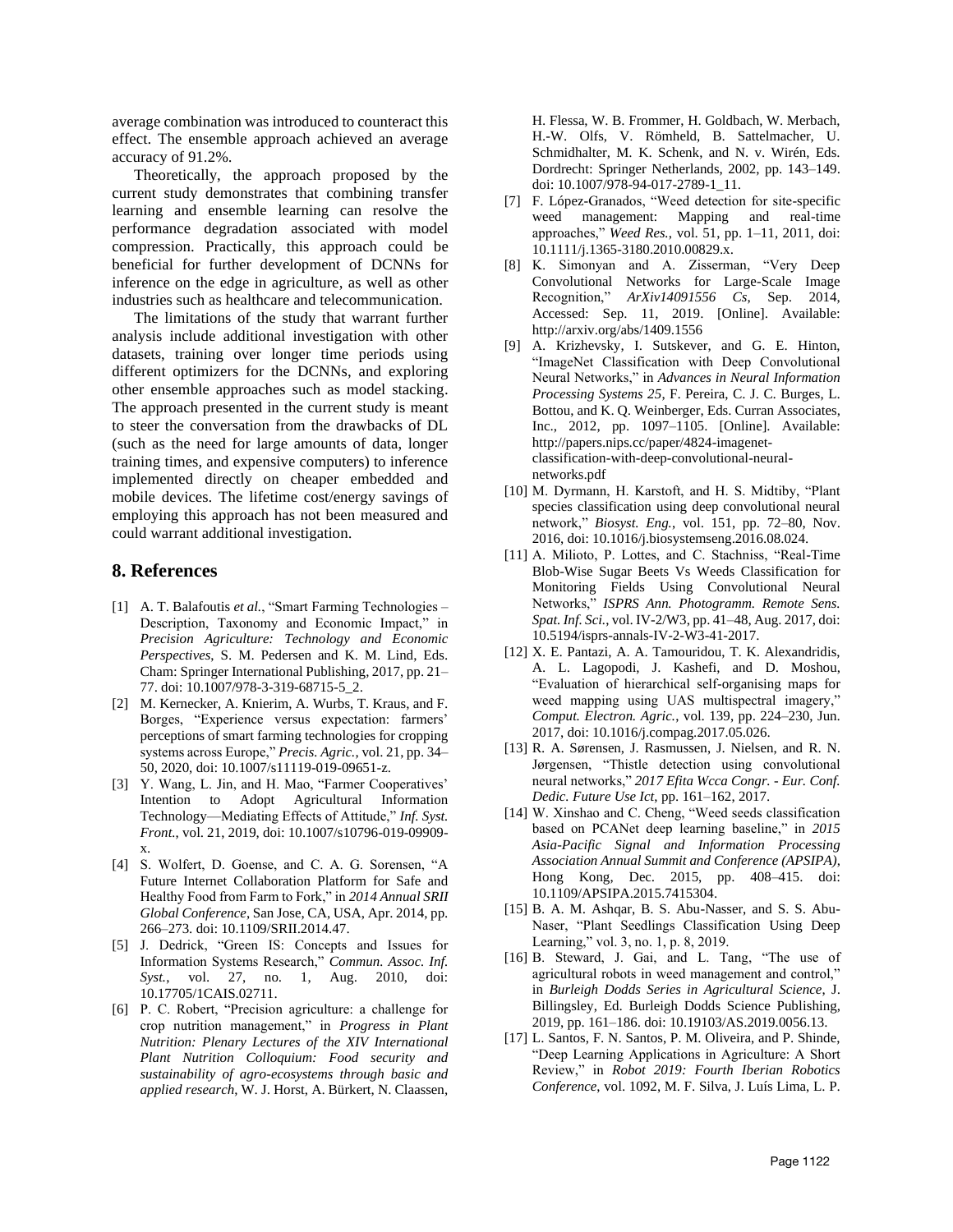Reis, A. Sanfeliu, and D. Tardioli, Eds. Cham: Springer International Publishing, 2020, pp. 139–151. doi: 10.1007/978-3-030-35990-4\_12.

- [18] A. Wang, W. Zhang, and X. Wei, "A review on weed detection using ground-based machine vision and image processing techniques," *Comput. Electron. Agric.*, vol. 158, pp. 226–240, Mar. 2019, doi: 10.1016/j.compag.2019.02.005.
- [19] J. Lowenberg-DeBoer and B. Erickson, "Setting the Record Straight on Precision Agriculture Adoption," *Agron. J.*, vol. 111, no. 4, p. 1552, 2019, doi: 10.2134/agronj2018.12.0779.
- [20] E. Misaki, M. Apiola, S. Gaiani, and M. Tedre, "Challenges facing sub-Saharan small-scale farmers in accessing farming information through mobile phones: A systematic literature review," *Electron. J. Inf. Syst. Dev. Ctries.*, vol. 84, no. 4, p. e12034, Jul. 2018, doi: 10.1002/isd2.12034.
- [21] A. Saidu, A. M. Clarkson, S. H. Adamu, M. Mohammed, and I. Jibo, "Application of ICT in Agriculture: Opportunities and Challenges in Developing Countries," *Int. J. Comput. Sci. Math. Theory*, vol. 3, no. 1, p. 11, 2017.
- [22] Y. S. Tey and M. Brindal, "Factors influencing the adoption of precision agricultural technologies: a review for policy implications," *Precis. Agric.*, vol. 13, no. 6, pp. 713–730, Dec. 2012, doi: 10.1007/s11119- 012-9273-6.
- [23] S. Wolfert, L. Ge, C. Verdouw, and M.-J. Bogaardt, "Big Data in Smart Farming – A review," *Agric. Syst.*, vol. 153, pp. 69–80, May 2017, doi: 10.1016/j.agsy.2017.01.023.
- [24] J. Wang, Y. Ma, L. Zhang, R. X. Gao, and D. Wu, "Deep learning for smart manufacturing: Methods and applications," *J. Manuf. Syst.*, vol. 48, pp. 144–156, Jul. 2018, doi: 10.1016/j.jmsy.2018.01.003.
- [25] J. Lowenberg-DeBoer and S. M. Swinton, "Economics of Site-Specific Management in Agronomic Crops," in *ASA, CSSA, and SSSA Books*, F. J. Pierce and E. J. Sadler, Eds. Madison, WI, USA: American Society of Agronomy, Crop Science Society of America, Soil Science Society of America, 1997, pp. 369–396. doi: 10.2134/1997.stateofsitespecific.c16.
- [26] S. I. Moazzam, U. S. Khan, M. I. Tiwana, J. Iqbal, W. S. Qureshi, and S. I. Shah, "A Review of Application of Deep Learning for Weeds and Crops Classification in Agriculture," in *2019 International Conference on Robotics and Automation in Industry (ICRAI)*, Oct. 2019, pp. 1–6. doi: 10.1109/ICRAI47710.2019.8967350.
- [27] J. Lowenberg-DeBoer, I. Y. Huang, V. Grigoriadis, and S. Blackmore, "Economics of robots and automation in field crop production," *Precis. Agric.*, May 2019, doi: 10.1007/s11119-019-09667-5.
- [28] M. Ofori and O. El-Gayar, "Drivers and challenges of precision agriculture: a social media perspective," *Precis. Agric.*, Oct. 2020, doi: 10.1007/s11119-020- 09760-0.
- [29] S. Han, H. Mao, and W. J. Dally, "Deep compression: Compressing deep neural networks with pruning, trained quantization and huffman coding," p. 14, 2016.
- [30] Y. LeCun, Y. Bengio, and G. Hinton, "Deep learning," *Nature*, vol. 521, no. 7553, pp. 436–444, May 2015, doi: 10.1038/nature14539.
- [31] Y.-D. Kim, E. Park, S. Yoo, T. Choi, L. Yang, and D. Shin, "Compression of deep convolutional neural networks for fast and low power mobile applications," p. 16, 2016.
- [32] P. Molchanov, S. Tyree, T. Karras, T. Aila, and J. Kautz, "Pruning Convolutional Neural Networks for Resource Efficient Inference," Nov. 2016, Accessed: Oct. 02, 2020. [Online]. Available: https://arxiv.org/abs/1611.06440v2
- [33] M. Zhu and S. Gupta, "To prune, or not to prune: exploring the efficacy of pruning for model compression," Oct. 2017, Accessed: Oct. 02, 2020. [Online]. Available: https://arxiv.org/abs/1710.01878v2
- [34] S. Voghoei, N. Hashemi Tonekaboni, J. G. Wallace, and H. R. Arabnia, "Deep Learning at the Edge," in *2018 International Conference on Computational Science and Computational Intelligence (CSCI)*, Las Vegas, NV, USA, Dec. 2018, pp. 895–901. doi: 10.1109/CSCI46756.2018.00177.
- [35] V. S. Lalapura, J. Amudha, and H. S. Satheesh, "Recurrent Neural Networks for Edge Intelligence: A Survey," *ACM Comput. Surv.*, vol. 54, no. 4, pp. 1–38, Jul. 2021, doi: 10.1145/3448974.
- [36] T. Choudhary, V. Mishra, A. Goswami, and J. Sarangapani, "A comprehensive survey on model compression and acceleration," *Artif. Intell. Rev.*, vol. 53, no. 7, pp. 5113–5155, Oct. 2020, doi: 10.1007/s10462-020-09816-7.
- [37] Y. Chen, B. Zheng, Z. Zhang, Q. Wang, C. Shen, and Q. Zhang, "Deep Learning on Mobile and Embedded Devices: State-of-the-art, Challenges, and Future Directions," *ACM Comput. Surv.*, vol. 53, no. 4, pp. 1– 37, Sep. 2020, doi: 10.1145/3398209.
- [38] A. N. Fountsop, J. L. Ebongue Kedieng Fendji, and M. Atemkeng, "Deep Learning Models Compression for Agricultural Plants," *Appl. Sci.*, vol. 10, no. 19, p. 6866, Sep. 2020, doi: 10.3390/app10196866.
- [39] S. Rajaraman, J. Siegelman, P. O. Alderson, L. S. Folio, L. R. Folio, and S. K. Antani, "Iteratively Pruned Deep Learning Ensembles for COVID-19 Detection in Chest X-Rays," *IEEE Access*, vol. 8, pp. 115041–115050, 2020, doi: 10.1109/ACCESS.2020.3003810.
- [40] Tensorflow.org, "Pruning in Keras example | TensorFlow Model Optimization," 2021. https://www.tensorflow.org/model\_optimization/guide /pruning/pruning\_with\_keras (accessed Jun. 01, 2021).
- [41] A. Khan, A. Sohail, U. Zahoora, and A. Saeed, "A Survey of the Recent Architectures of Deep Convolutional Neural Networks," *Artif. Intell. Rev.*, 2019, doi: 10.1007/s10462-020-09825-6.
- [42] M. Ofori and O. El-Gayar, "Towards Deep Learning for Weed Detection: Deep Convolutional Neural Network Architectures for Plant Seedling Classification," *AMCIS 2020 Proc.*, Aug. 2020, [Online]. Available: https://aisel.aisnet.org/amcis2020/sig\_green/sig\_green/ 3